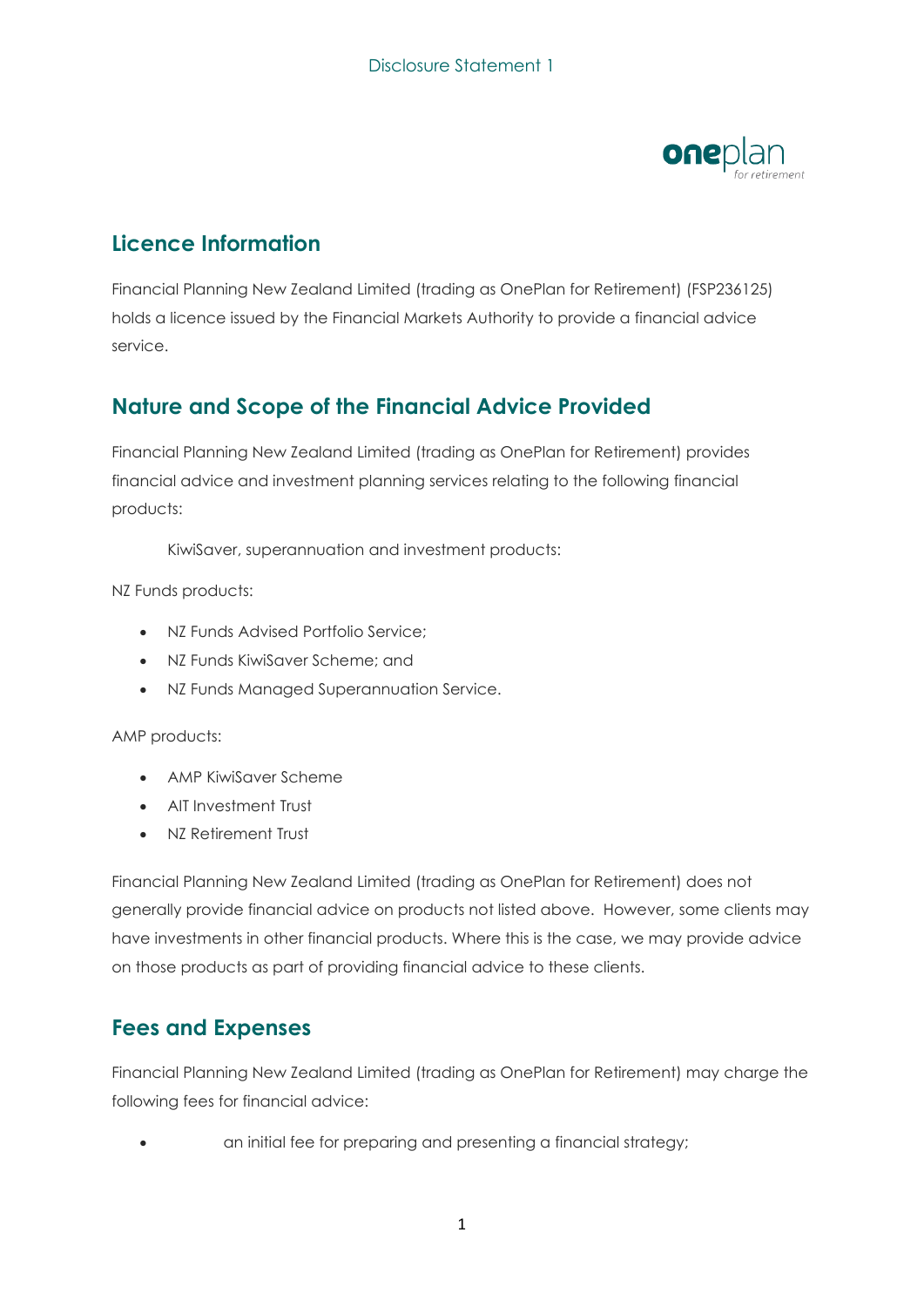- an implementation fee for implementing the initial recommendations in your financial strategy;
- an ongoing financial advice fee for the provision of ongoing financial advice services.

# **Duties**

Financial Planning New Zealand Limited (trading as OnePlan for Retirement) and anyone who gives financial advice on our behalf, have legal duties relating to the way that we give advice.

We must:

- give priority to our clients' interests by taking all reasonable steps to make sure our advice isn't materially influenced by our own interests;
- exercise care, diligence, and skill in providing the advice;
- meet standards of competence, knowledge and skill set by the Code of Professional Conduct for Financial Advice Services (these are designed to make sure that we have the expertise needed to provide you with advice); and
- meet standards of ethical behaviour, conduct and client care set by the Code of Professional Conduct for Financial Advice Services (these are designed to make sure that we treat you as we should and give you suitable advice).

This is only a summary of the duties that we have. More information is available by contacting us, or by visiting the Financial Markets Authority website at www.fma.govt.nz.

## **Conflicts of Interest, Commissions and Incentives**

Our financial advisers are remunerated from the fees generated by our advice.

Financial Planning New Zealand Limited (trading as OnePlan for Retirement) and its associated company Financial Planning New Zealand Assets Management Ltd may receive a rebate from the managed investment scheme managers on whose products we provide financial advice or in which our clients invest. These rebates are based on the amount of the sum invested.

To ensure that Financial Planning New Zealand Limited (trading as OnePlan for Retirement)'s financial advisers prioritise each client's interests above their own, they follow an advice process that is designed to ensure their recommendations are made on the basis of the client's circumstances and financial goals and are suitable for the client. Financial Planning New Zealand Limited (trading as OnePlan for Retirement) also: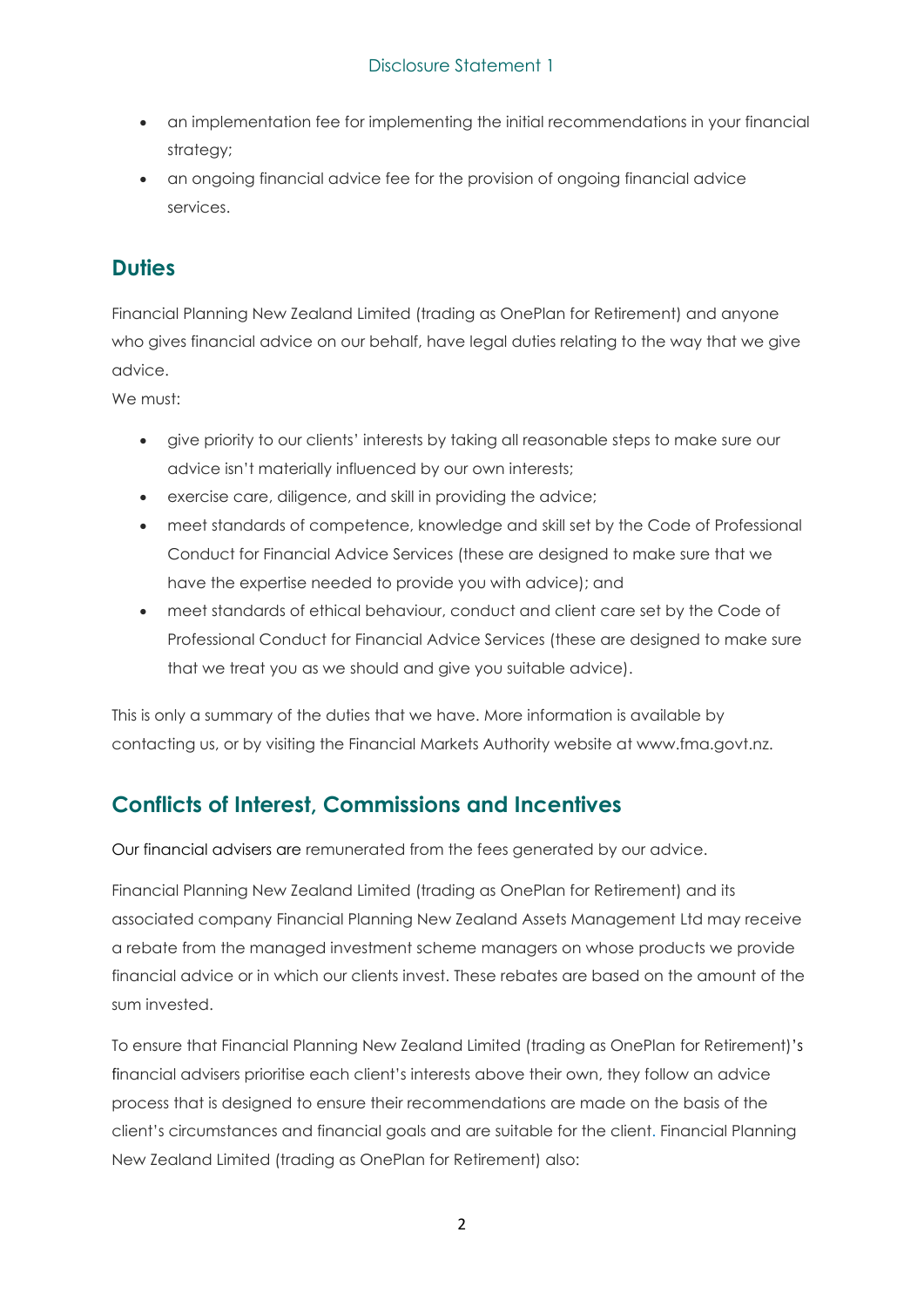- has a quality assurance programme in place to monitor the advice our financial advisers provide;
- actively monitors compliance with our conflicts policies and procedures; and
- ensures training is provided to all Financial Planning New Zealand Limited (trading as OnePlan for Retirement) financial advisers about how to manage conflicts of interest.

#### **Complaints Handling and Dispute Resolution**

Even with the best of intentions, complaints sometimes arise. Financial Planning New Zealand Limited (trading as OnePlan for Retirement) is committed to ensuring that all client complaints are handled and resolved in a professional, fair and timely manner in accordance with our Client Complaints Policy and associated procedures. If you are not satisfied with our financial advice services, you can make a complaint by contacting us at:

Financial Planning New Zealand Limited (trading as OnePlan for Retirement) Phone: 0800 1PLAN4U (0800 175 2648) or 09 309 3680 Fax: 09 309 3685 Email: rosemary@oneplan.co.nz PO Box 105-190 Auckland 1143

When we receive a complaint, we will consider it and let you know how we intend to resolve it. We may need to contact you to get further information about your complaint. We aim to resolve complaints within 10 working days of receiving them. If we can't, we will contact you within that time to let you know we need more time to consider your complaint.

We will contact you by phone or email to let you know whether we can resolve your complaint and how we propose to do so.

If we can't resolve your complaint, or you aren't satisfied with the way we propose to do so, you can contact Insurance and Financial Services Ombudsman Scheme, an approved dispute resolution scheme that provides a free, independent dispute resolution service that may help investigate or resolve your complaint.

Insurance and Financial Services Ombudsman Scheme Inc Level 2, Solnet House 70 The Terrace PO Box 10-845 Wellington 6143

Phone: 04 499 7612 or 0800 888 202 Email: info@ifso.nz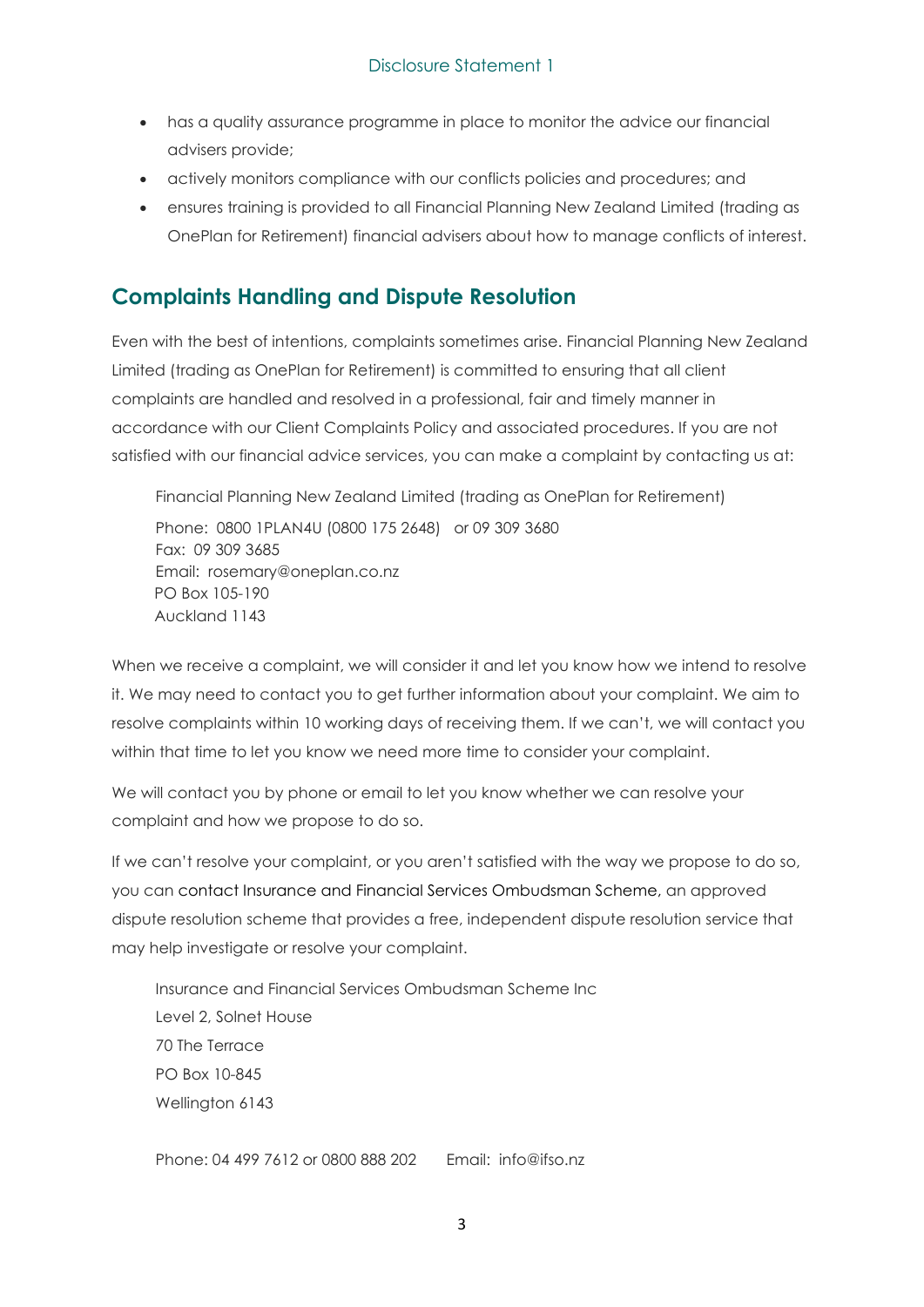# **Contact Details**

You can contact us at:

Financial Planning New Zealand Limited (trading as OnePlan for Retirement)

Phone: 0800 1PLAN4U (08001752648) or 09 309 3680 Fax: 09 309 3685 Email: rosemary@oneplan.co.nz Post: OnePlan for Retirement PO Box 105-190 Auckland 1143